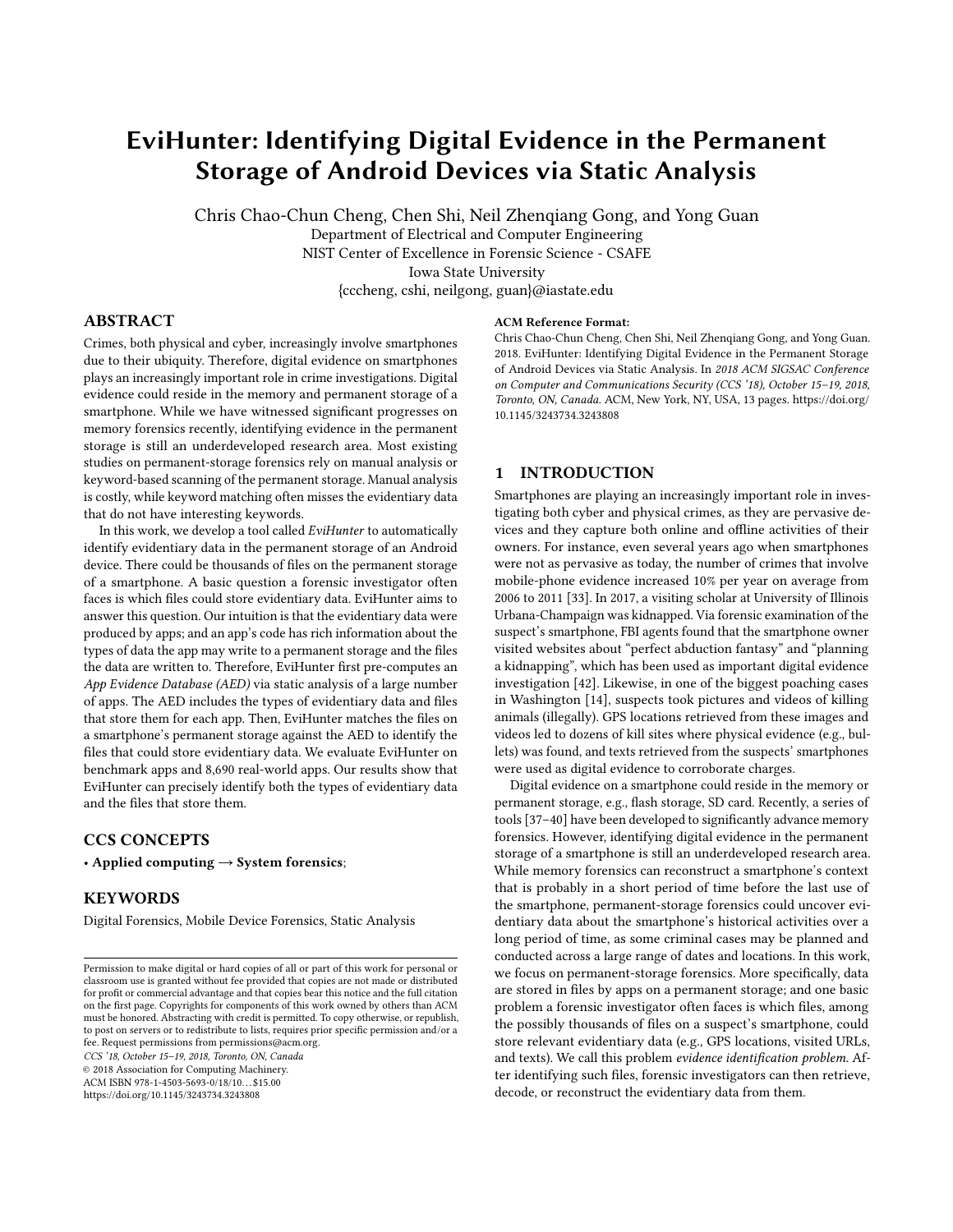Existing studies on this evidence identification problem mainly rely on manual analysis [\[9–](#page-11-0)[11,](#page-11-1) [46\]](#page-12-6) or keyword-based scanning [\[2,](#page-11-2) [3,](#page-11-3) [7,](#page-11-4) [17\]](#page-12-7). For instance, in keyword-based scanning, a file whose file name or content includes the keywords GPS, latitude, or longitude is labelled as a file that could include GPS locations. Manual analysis is time-consuming and error-prone, while keyword-based scanning misses the files that do not include the specified keywords. Indeed, studies [\[23\]](#page-12-8) showed that keyword-based scanning can only identify a small fraction of files that could store evidentiary data.

Our work: In this work, we develop EviHunter, a tool to automatically identify the files on an Android device that could store the evidentiary data of interest to forensic investigators. Our intuition is that the files/data on a smartphone were produced by apps; an app's code contains rich information about 1) the types of data that the app could write into a file system and 2) the files where the data are written to.

Based on the intuition, EviHunter takes an offline-online approach. In the offline phase, EviHunter builds an App Evidence Database (AED) for a large number of apps via static data flow analysis. Specifically, for each app, the AED includes the files that could store evidentiary data of interest and the types (e.g., location, visited URL, text input, and time) of evidentiary data in each of such files, where a file is represented using its complete file path on Android. We adopt static analysis instead of dynamic analysis to have high coverage and be less likely to miss the files that could contain evidentiary data. In the online phase, given a smartphone, EviHunter matches the file paths on the smartphone's file system against those in the AED to identify the files that could contain evidentiary data.

Building the AED is a key challenge for EviHunter. We note that a large number of static analysis tools–such as CHEX [\[30\]](#page-12-9), FlowDroid [\[12\]](#page-11-5), AmanDroid [\[45\]](#page-12-10), DroidSafe [\[21\]](#page-12-11), R-Droid [\[13\]](#page-12-12), IccTA [\[28\]](#page-12-13), and HornDroid [\[15\]](#page-12-14)–have been developed to detect sensitive data flows between sources and sinks in Android apps. These tools were designed to detect the data that could flow from certain sources to sinks, where a source is where data are created and a sink is where the data ends, e.g., file system is a sink in our problem. However, these tools did not consider the files where the data are written to. For instance, these tools could detect that an app will collect GPS locations and save them to the file system, but they do not report the files where the GPS locations will be written to. One possible reason is that these tools were designed for security and privacy purposes; and it does not matter much which files sensitive data are written to in terms of privacy leakage.

To address the challenge, EviHunter extends existing static data flow analysis techniques for Android in several aspects. First, in some existing static analysis tools, a tag is associated with a variable to represent the types of sensitive data in the variable. We extend the tag to include both the types of sensitive/evidentiary data and the file path associated with a variable. Second, we extend the propagation rules to spread both the types of evidentiary data and file paths as we analyze the statements in an app. Third, we leverage techniques developed by HornDroid [\[15\]](#page-12-14) to partially address multithreading and reflection. Fourth, for complexity consideration, we manually summarize the semantics for the commonly used system APIs as some previous tools did [\[12,](#page-11-5) [30,](#page-12-9) [45\]](#page-12-10). However, we further

summarize the semantics of the system APIs for file path construction, which were not considered by previous tools. Fifth, we extend the sources by 1) uncovering the source methods for file path construction (these were not considered by previous tools), and 2) uncovering new sources for sensitive/evidentiary data including location, visited URL, and time (these sources were considered by previous tools but not complete).

In implementing EviHunter, we leverage Soot to transform an Android app to Jimple code (a three address intermediate representation), IC3 [\[16\]](#page-12-15) to build inter-connected component communication models, and FlowDroid [\[12\]](#page-11-5) to build call graphs and entry points. Then, EviHunter performs forward analysis of the Jimple code. We evaluate EviHunter with respect to AED construction using 1) the benchmark apps in DroidBench [\[1\]](#page-11-6) that have file-system sinks, 2) new benchmark apps that we design to test the scenarios that are not covered by the DroidBench apps, and 3) 8,690 real-world apps. Our results show that EviHunter can precisely and accurately find the files that could store evidentiary data for benchmark apps. Moreover, we performed a best-efforts manual verification of the results for 60 randomly sampled real-world apps. Our results show that EviHunter achieves a precision of 90% and a recall of 89% at identifying the files that could contain evidentiary data. Although our work does not focus on privacy leakage, our results do have interesting privacy implications. In particular, we found that some apps save GPS locations, visited URLs, and text inputs on the external storage of an Android device. An app with the READ\_EXTERNAL\_STORAGE permission can access these data to track and profile the user. Finally, we use a case study to show how a forensic investigator can use EviHunter to find evidentiary data on a smartphone.

In summary, our contributions are as follows:

- We develop EviHunter to automatically identify the files on an Android device that could contain evidentiary data.
- We extend existing static analysis tools for Android to detect both types of evidentiary data an app could write to file system and the files where the data are written to.
- We evaluate EviHunter using both benchmark apps and realworld apps. Our results show that EviHunter achieves high precisions and recalls.

## 2 BACKGROUND AND PROBLEM FORMULATION

We first briefly introduce the Android file system used to manage the permanent storage and then define our forensics problem.

## <span id="page-1-0"></span>2.1 Android File System

Directory structure: Android file system pre-defines several toplevel directories, e.g., /data/ and /sdcard/. The directory /data/ is on the internal storage of Android, while /sdcard/ is linked to external storage. Figure [1](#page-2-0) shows the structure of the /data/ and /sdcard/ directories. Each app has a default directory /data/data/<package name>/, where the package name is treated as the identifier of the app. For instance, the Facebook app's package name is com.facebook.katana and an Android device will create a directory /data/data/com.facebook. katana/ after the Facebook app is installed on the device. An app's directory stores various data of the app. Android also pre-defines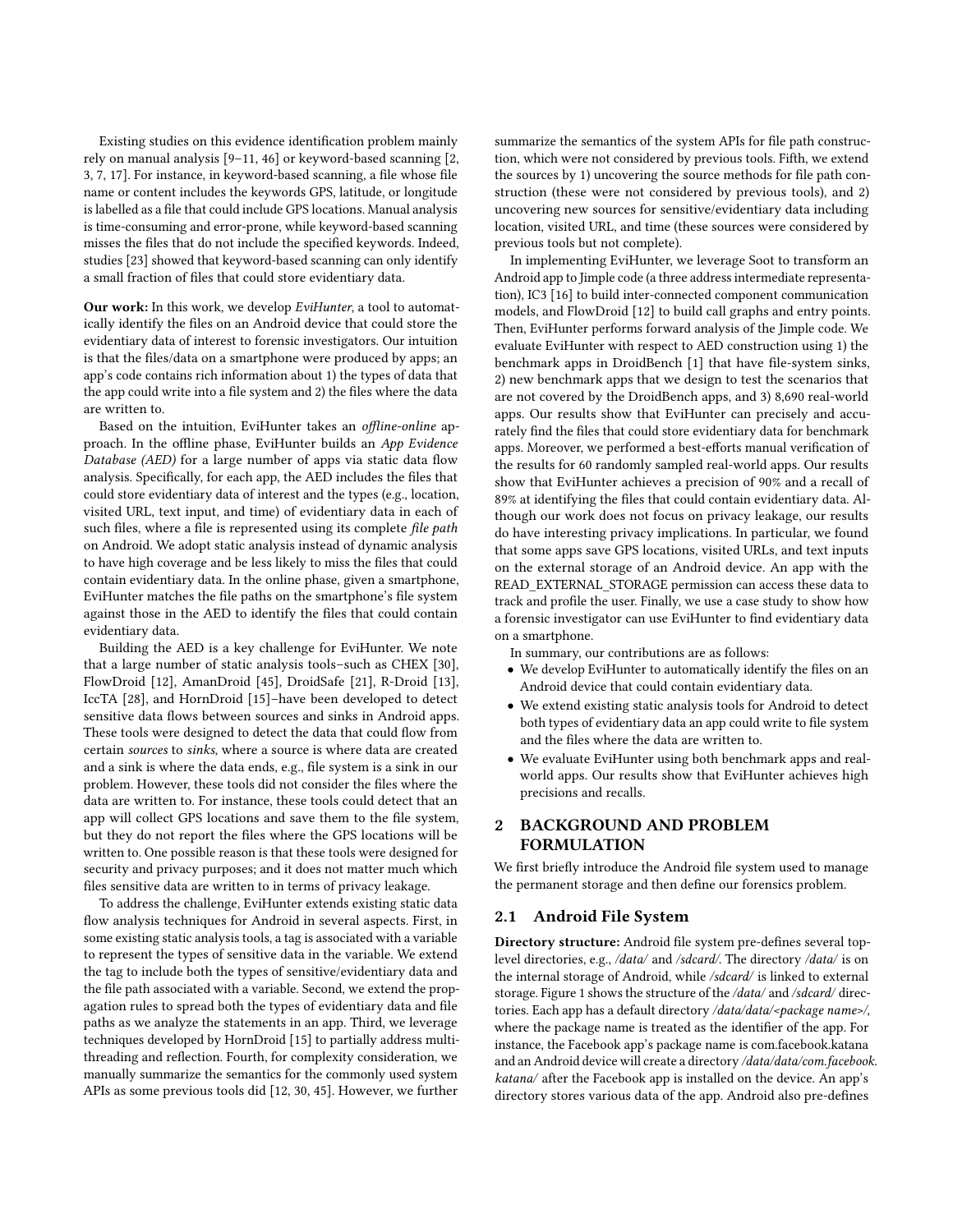#### Table 1: Android APIs to get file paths.

<span id="page-2-1"></span>

| <b>API</b>                                     | Description                                                                                                                  |
|------------------------------------------------|------------------------------------------------------------------------------------------------------------------------------|
| getDataDirectory()                             | Return File object whose path is "/data/"                                                                                    |
| getCacheDir()                                  | Return File object whose path is "/data/data/ <package name="">/cache/"</package>                                            |
| getFilesDir()                                  | Return File object whose path is "/data/data/ <package name="">/files/"</package>                                            |
| getFileStreamPath(String arg0)                 | Return File object whose path is "/data/data/ <package name="">/files/<arg0>"</arg0></package>                               |
| openFileOutput(String arg0, int arg1)          | Return FileOutputStream object whose path is "/data/data/ <package name="">/files/<arg0>"</arg0></package>                   |
| getDataDir()                                   | Return File object whose path is "/data/data/ <package name="">/databases/"</package>                                        |
| openOrCreateDatabase(String arg0, )            | Return SQLiteDatabase object whose path is "/data/data/ <package name="">/databases/<arg0>"</arg0></package>                 |
| openDatabase(String arg0, )                    | Return SQLiteDatabase object whose path is "/data/data/ <package name="">/databases/<arg0>"</arg0></package>                 |
| getSharedPreferences(String arg0,int arg1)     | Return SharedPreferences object whose path is "/data/data/ <package name="">/shared_prefs/<arg0>.xml"</arg0></package>       |
| getDefaultSharedPreferences(Context arg0)      | Return SharedPreferences object whose path is                                                                                |
|                                                | "/data/data/ <package name="">/shared_prefs/<package name="">_preferences.xml"</package></package>                           |
| getPreferences(int arg0)                       | Return SharedPreferences object whose path is "/data/data/ <package name="">/shared_prefs/<context>1xml"</context></package> |
| getDir(String arg0, int arg1)                  | Return File object whose path is "/data/data/ <package name="">/app_<arg0>/"</arg0></package>                                |
| openOrCreateDatabase(File arg0, )              | Return SQLiteDatabase object whose path is " <arg0>"</arg0>                                                                  |
| getExternalStorageDirectory()                  | Return File object whose path is "/sdcard/"                                                                                  |
| getExternalStoragePublicDirectory(String arg0) | Return File object whose path is "/sdcard/", if <arg0>is empty.</arg0>                                                       |
|                                                | Return File object whose path is "/sdcard/ <arg0>/", otherwise.</arg0>                                                       |
| getObbDir()                                    | Return File object whose path is "/sdcard/Android/obb/ <package name="">/"</package>                                         |
| getExternalCacheDir()                          | Return File object whose path is "/sdcard/Android/data/ <package name="">/cache/"</package>                                  |
| getExternalFilesDir(String arg0)               | Return File object whose path is "/sdcard/Android/data/ <package name="">/files/", if <arg0>is empty.</arg0></package>       |
|                                                | Return File object whose path is "/sdcard/Android/data/ <package name="">/files/<arg0>/", otherwise.</arg0></package>        |

 $^{\rm 1}$  <context> refers to an app's environment information, such as launching activity class name and service name.

<span id="page-2-0"></span>

#### Figure 1: Illustration of the /data/ and /sdcard/ directories in Android's file system.

several sub-directories under an app's directory. Example subdirectories include /files/, /databases/, /share\_prefs/, and /cache/. The sub-directory /files/ can include any files, /databases/ stores SQLite database files, /share\_prefs/ stores SharedPreferences files, and /cache/ stores cache files. A SharedPreferences file can be viewed as a simple database, in which data are stored in key-value pairs.

When an app wants to use external storage and has the permission to do so, Android will create a directory /sdcard/Android/ data/<package name>/ for the app. Moreover, this directory contains sub-directories /files/ and /cache/. Unlike the internal storage, data stored in the external storage can be read by all other apps on

```
1 foo (String gpsLong, String gpsLat){<br>2 String fileName = "locSink";
3 FileOutputStream sink<br>4 = openFileOut
4 = openFileOutput (fileName, 0);<br>5 \log time = System.currentTimeMillis (
          long time = System . current Time Millis ();
6 String str = gpsLong + gpsLat + time;<br>7 sink write(str. getBytes()):
          \sin k. write (\sin k et Bytes ());
8 sink. close ():
9 }
```
Listing 1: An example of soft-coded file access.

the device. Moreover, the external storage also has other public directories such as Pictures and Download. We note that if a device does not have a real SD card, Android will use a part of the internal storage to emulate one and link /sdcard/ to it.

File access: An app can access a file using either a *hard-coded* approach or a soft-coded approach. Specifically, in the hard-coded approach, an app specifies an absolute file path (e.g., /data/data/ com.facebook.katana/files/a.txt) and reads/writes to the file. In the soft-coded approach, the app uses an Android API to locate a file and then operates on the file. Table [1](#page-2-1) shows some example Android APIs that can be used to find file paths. These APIs were found via reading through the latest version Android documentation and source code. Listing [1](#page-2-2) shows an example of soft-coded file access. The app uses an API openFileOutput(fileName, 0) at line 4 to open the file /data/data/<package name>/files/locSink, and then the app writes GPS location and time to the file.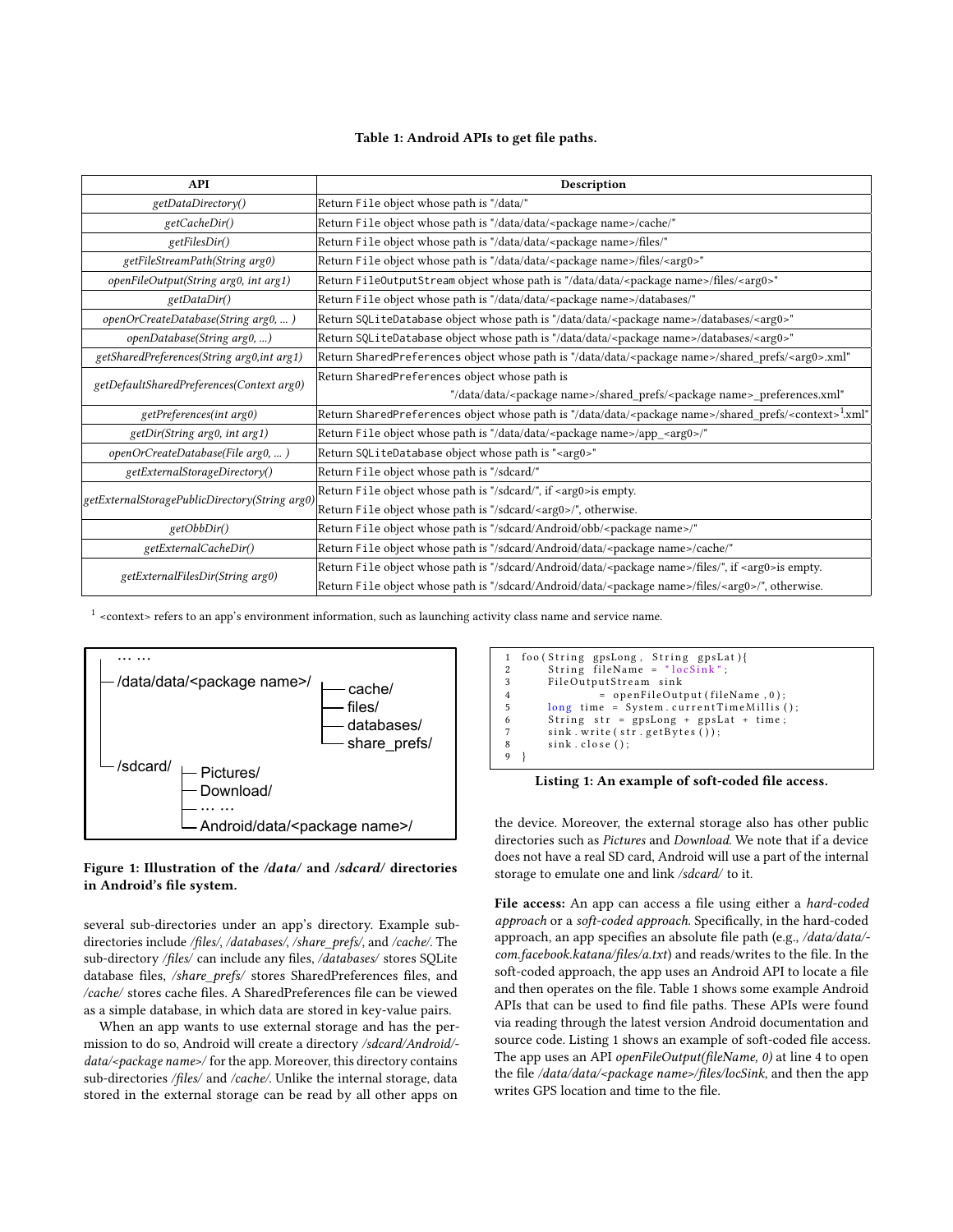## 2.2 Problem Definition

Suppose a forensic investigator is investigating a crime and has collected a suspect's mobile device. Moreover, the forensic investigator has obtained a file system image from the device, e.g., through physical image extraction [\[29\]](#page-12-16). We note that it is a common practice in forensics that the forensic investigator can retrieve the file system image, e.g., using SRSRoot [\[6\]](#page-11-7). There could be thousands of files on the device. For example, we extracted the physical image of a Nexus 7 tablet that was used for around 5 years. The device has installed 90 apps (including both system and user apps), which generated around 19K files. The forensic investigator aims to identify the files on the device that could contain certain types of evidentiary data, e.g., GPS locations, visited URLs. We call the problem evidence identification problem, and we formally describe it as follows:

Definition 2.1 (Evidence Identification Problem). Given an image of a device's file system and a type of evidentiary data, the evidence identification problem is to identify the files (if any) that contain the type of evidentiary data.

In this work, we focus on solving the evidence identification problem for Android smartphones. Moreover, we focus on the evidentiary data including location, time, visited URL, and text input as they were shown to be useful digital evidence in real-world crime investigations [\[14,](#page-12-3) [27,](#page-12-17) [32,](#page-12-18) [42\]](#page-12-2). For instance, GPS locations and texts retrieved from suspects' smartphones were used to corroborate charges in one of the biggest poaching cases in Washington [\[14\]](#page-12-3); visited URLs retrieved from a suspect's smartphone are used as important digital evidence for investigating a kidnapping case that happened at University of Illinois Urbana-Champaign in 2017. Although we focus on these types of evidentiary data, our techniques can be easily extended to other types of data such as contacts, device ID, and sensors, if a forensic investigator is interested in analyzing such data for potential evidence.

#### 3 EVIHUNTER

#### 3.1 Overview

Figure [2](#page-3-0) overviews our EviHunter, which consists of two components, App Evidence Database and Matcher.

App Evidence Database (AED): AED contains the evidentiary data for a large number of apps. Specifically, each row of AED represents a file that could be generated by an app and the types of evidentiary data that the file contains. Files are identified by their file paths. AED has three columns: the first column includes apps' package names; the second column includes file paths; and the third column indicates the types of evidentiary data that the corresponding file could contain. A file path could be either static or dynamic. Specifically, if a file path does not depend on the execution environment of the app that generates the file, then the file path is static, otherwise it is dynamic. Therefore, if an app uses a static file path for a file, then this file has the same path on different devices; if an app uses a dynamic file path for a file, then the file path could be different on different devices and at different times. For instance, an app could use timestamp as a part of a file's name, which results in a dynamic file path. In our AED, a dynamic file path includes the pattern for the dynamic part. For instance, /data/data/<package name>/files/evidence-<timestamp>.txt represents that the app could

<span id="page-3-0"></span>

Figure 2: Overview of our EviHunter.

generate a file whose file name includes the timestamp when the file was generated.

Matcher: Given a file system image from a suspect's device, the Matcher matches the file paths on the device against those in the AED, to identify the files on the device that could contain the evidentiary data of interest to forensic investigators. If the device has an app that is not included in AED, we will analyze the app using EviHunter and add the results into AED. A file path on the device is matched against a file path in the AED if they are the same.

Moreover, when matching a file path against a dynamic file path in the AED, a forensic investigator can use partial match via ignoring the dynamic part or consider the pattern (e.g., date format) of the dynamic part via regular expression.

Next, we discuss how EviHunter builds the AED.

#### 3.2 Building the AED via Static Analysis

AED should have a high coverage to avoid missing potential evidentiary data. Specifically, for an app, AED should include as many file paths that contain evidentiary data as possible. we leverage static analysis instead of dynamic analysis to build the AED. In particular, we develop a static data-flow analysis method to build an AED for a large number of apps. Specifically, in our static data-flow analysis, we define a customized tag structure for variables and propagate the tags in an app via forward analysis. We leverage existing sink methods for file system found by existing tools [\[12,](#page-11-5) [21,](#page-12-11) [35\]](#page-12-19). However, we uncover new sources as the sources in existing tools are not complete.

3.2.1 Pre-processing. Given an app, we first use Soot [\[43\]](#page-12-20) to transform the app to Jimple code, a three address intermediate representation. Second, we use IC3 [\[16\]](#page-12-15) to build the inter-connected component communication (ICC) models. Finally, we use Flow-Droid [\[12\]](#page-11-5) to construct call graphs and entry points. The latest version of FlowDroid has integrated IccTA [\[28\]](#page-12-13) to incorporate the ICC models when building call graphs. FlowDroid also extracts the app's package name, which we will use as the app's identifier. We note that FlowDroid alone is insufficient to build our AED. Specifically, FlowDroid aims to identify data flows from sources to sinks. However, FlowDroid does not identify the file paths where data are written to.

3.2.2 Tag for a Variable. We define a tag structure for each variable, e.g., primitive, object, and class field. Then, we propagate variables'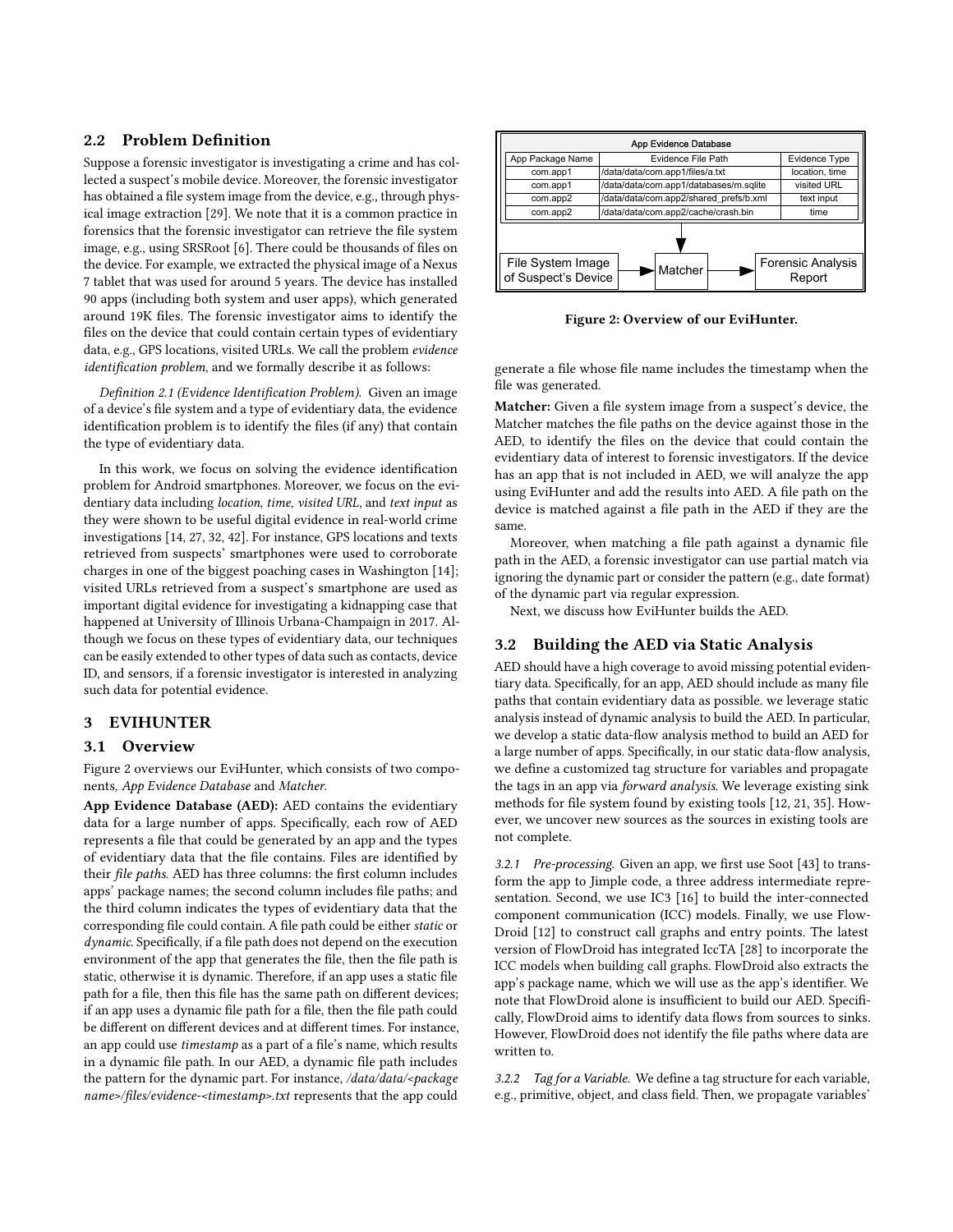| <b>Statement</b>          | <b>Propagation Rule</b>                                            |                                                    |  |  |
|---------------------------|--------------------------------------------------------------------|----------------------------------------------------|--|--|
|                           | EvSet                                                              | Path                                               |  |  |
| $v_a = C_a$               | $t(v_a)$ . EvSet $\leftarrow \emptyset$                            | $t(v_a)$ . Path $\leftarrow$ C                     |  |  |
| $v_a = C_h$               | $t(v_a)$ . EvSet $\leftarrow \emptyset$                            | $t(v_a).Path \leftarrow \emptyset$                 |  |  |
| $v_a = v_b$               | $t(v_a). EvSet \leftarrow t(v_b). EvSet$                           | $t(v_a)$ . Path $\leftarrow t(v_b)$ . Path         |  |  |
| $v_a = f_B$               | $t(v_a)$ . EvSet $\leftarrow t(f_B)$ . EvSet                       | $t(v_a)$ . Path $\leftarrow t(f_B)$ . Path         |  |  |
| $f_A = v_b$               | $t(f_A). E vSet \leftarrow t(v_b). E vSet$                         | $t(f_A).Path \leftarrow t(v_b).Path$               |  |  |
| $v_a = v_b \cdot f_b$     | $t(v_a). E vSet \leftarrow t(v_b.f). E vSet$                       | $t(v_a).Path \leftarrow t(v_b.f).Path$             |  |  |
| $v_a$ . $f_a = v_b$       | $t(v_a.f). E vSet \leftarrow t(v_b). E vSet$                       | $t(v_a. f).Path \leftarrow t(v_b).Path$            |  |  |
| $v_a = v_b[v_c]$          | $t(v_a)$ . EvSet $\leftarrow t(v_b)$ . EvSet                       | $t(v_a)$ . Path $\leftarrow t(v_h)$ . Path         |  |  |
| $v_a[v_b] = v_c$          | $t(v_a). EvSet \leftarrow t(v_a). EvSet \cup t(v_c). EvSet$        | $t(v_a)$ . Path $\leftarrow t(v_c)$ . Path         |  |  |
| $v_a = v_b + v_c^1$       | $t(v_a)$ . EvSet $\leftarrow t(v_b)$ . EvSet $\cup t(v_c)$ . EvSet | $t(v_a).Path \leftarrow t(v_b).Path + t(v_c).Path$ |  |  |
| $v_a = v_b$ binop $v_c^2$ | $t(v_a)$ . EvSet $\leftarrow t(v_b)$ . EvSet $\cup t(v_c)$ . EvSet | $t(v_a)$ . Path $\leftarrow \emptyset$             |  |  |
|                           |                                                                    |                                                    |  |  |

<span id="page-4-0"></span>Table 2: Propagation rules of non-method-invoking statements.  $C_a$  is a constant string, while  $C_b$ is a constant that is not string.  $f_A$  and  $f_B$  are static fields, while  $f_a$  and  $f_b$  are instance fields.

<sup>1</sup> When  $v_b$  and  $v_c$  are string values.<br><sup>2</sup> When the binary operator *binot* is

 $2$  When the binary operator *binop* is not "+".

tags via performing forward data-flow analysis starting from the entry point in the call graph. We denote by  $t(v)$  the tag for a variable v. The tag should carry sufficient information to identify both the types of evidentiary data and the file paths. To achieve these goals, we propose a tag structure which includes the following information:

- Evidence type set (EvSet): Types of evidentiary data that a variable could contain.
- File path (Path): File path associated with a variable. For instance, when an app writes data to file system via a file descriptor, the Path associated with the file descriptor is the file where data are written to.

We note that in conventional static analysis tools that were designed to detect sensitive data flows in Android apps, a tag often only includes the data types (i.e., EvSet in our case).

3.2.3 Propagation Rules. Propagation rules define how tags are updated when analyzing the statements in an app. Our rules are applied to the three-address Jimple code of an app. We classify statements into two groups, i.e., non-method-invoking statements and method-invoking statements. We discuss the propagation rules for them separately.

Non-method-invoking statements: Table [2](#page-4-0) shows the propagation rules for the possible non-method-invoking statements in the Jimple intermediate representation. When a statement assigns a constant string to a variable, we set the EvSet and Path of the variable's tag to be empty and the constant, respectively; if the constant is not a string, we will set both EvSet and Path to be empty. Moreover, when a statement assigns one variable's value to another variable, i.e.,  $v_a = v_b$ , we assign  $v_b$ 's tag to  $v_a$ . Next, we discuss<br>the statements with more complex assignment relationships the statements with more complex assignment relationships.

• Class field access: A class field can be a static field or an instance field. A static field is shared by all instances of a class, while an instance field is unique to an instance of a class. Each field has a tag. We maintain static fields of a class in a globally available map, where static fields are keys and their tags are values in the map. For an instance, we use a map to maintain its instance fields and their tags, where fields are keys and their tags are values in the map. This map structure can help track the fields of an object.

- Array access: For an array variable  $v_a$ , we store its tag  $t(v_a)$ as the union of the tags of its elements. Moreover, for each array, we maintain a map that stores the tags of its elements. For instance,  $t(v_a.i)$  is the tag of the *i*th element of the array variable  $v_a$ . For each array access, we resolve the index whenever we can. Suppose we have an assignment statement  $v_a[v_b] = v_c$ . If the index variable  $v_b$  can be resolved, we propose the resolved set  $v_b$  of  $f(v_a)$  otherwise we perce the propagate tags as  $t(v_a.v_b) \leftarrow t(v_c)$ , otherwise we merge the evidence set  $t(v_a)$ . Evidence  $t(v_a)$  is the variable  $v_a$ , into that of  $v_a$ . In evidence set  $t(v_c)$ . EvSet of the variable  $v_c$  into that of  $v_a$ . In the case of the statement  $v_a = v_b[v_c]$ , if  $v_c$  is resolvable, we<br>assign the tag of the element  $v_a$ , to  $v_a$ , otherwise we assign assign the tag of the element  $v_c$  to  $v_a$ , otherwise we assign the tag of the array variable  $v_b$  to that of the variable  $v_a$ .<br>The propagation rules for array access shown in Table 2 are The propagation rules for array access shown in Table [2](#page-4-0) are for the scenarios where index cannot be resolved.
- Binary operator: We propagate the union of the EvSet of the two operands for all binary operators. If the operator is + and both operands are string, then we update the Path as the concatenation of the Path of the two operands, otherwise we set the Path to be empty.

<span id="page-4-2"></span><span id="page-4-1"></span>
$$
v_1. method(v_2, v_3, \cdots); \qquad (1)
$$

$$
v_0 = v_1.method(v_2, v_3, \cdots); \qquad (2)
$$

Method-invoking statements:A method-invoking statement could be a method call without leveraging the return value or a method call with assigning the return value to a variable. We abstract the two cases in Equation [1](#page-4-1) and [2,](#page-4-2) respectively. In the first case, we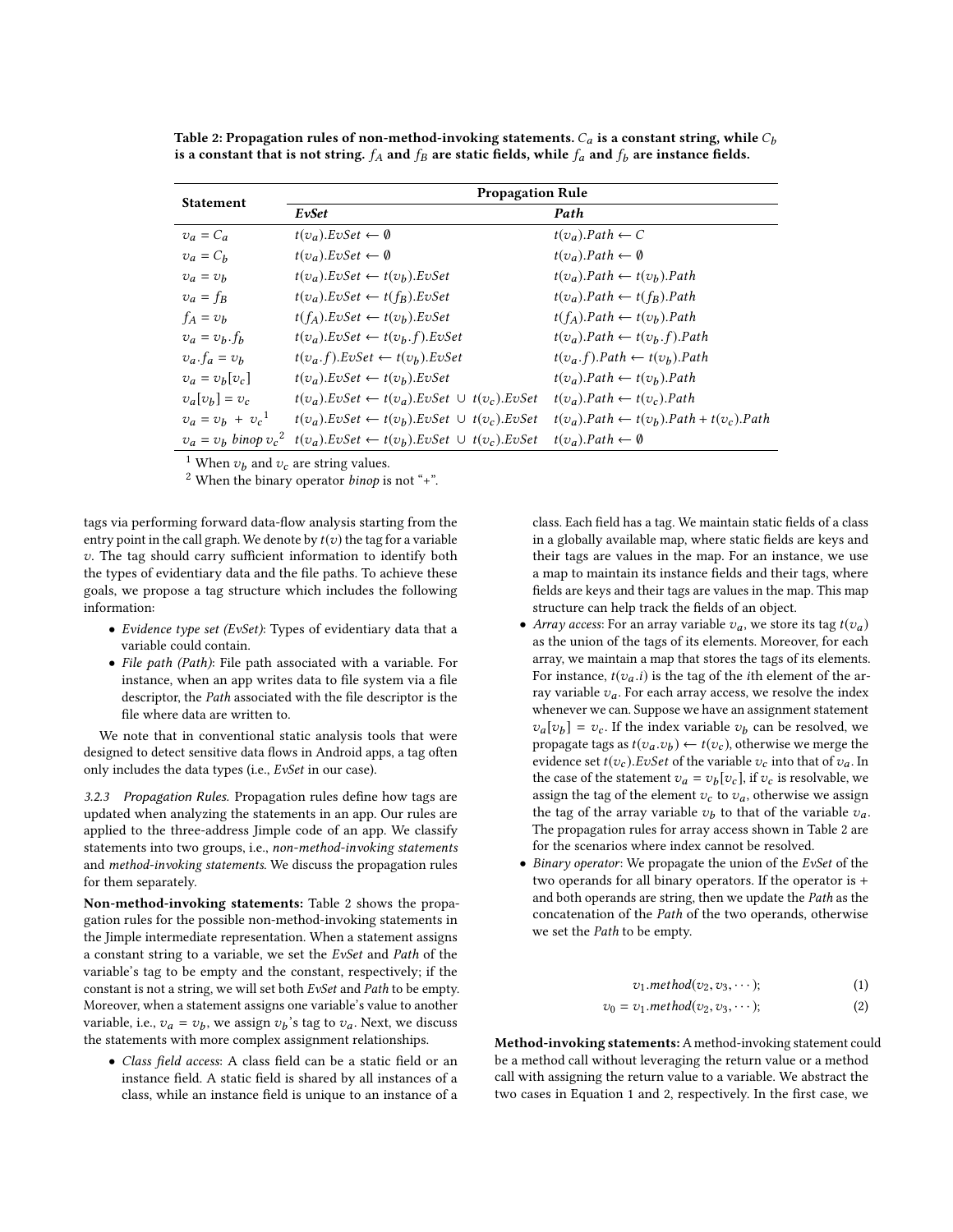<span id="page-5-0"></span>

| Method                                           | Data-flow Summary                                                                                                               |
|--------------------------------------------------|---------------------------------------------------------------------------------------------------------------------------------|
| getDataDirectory()                               | $t(v_0)$ . Path $\leftarrow$ "/data/"                                                                                           |
| getCacheDir()                                    | $t(v_0)$ . Path $\leftarrow$ "/data/data/ <package name="">/cache/"</package>                                                   |
| getFilesDir()                                    | $t(v_0)$ . Path $\leftarrow$ "/data/data/ <package name="">/files/"</package>                                                   |
| getFileStreamPath(String $v_2$ )                 | $t(v_0)$ . Path $\leftarrow$ "/data/data/ <package name="">/files/" + <math>v_2</math></package>                                |
| openFileOutput(String $v_2$ , int $v_3$ )        | $t(v_0)$ . Path $\leftarrow$ "/data/data/ <package name="">/files/" + <math>v_2</math></package>                                |
| getDataDir()                                     | $t(v_0)$ . Path $\leftarrow$ "/data/data/ <package name="">/databases/"</package>                                               |
| openOrCreateDatabase(String $v_2$ , )            | $t(v_0)$ . Path $\leftarrow$ "/data/data/ <package name="">/databases/" + <math>v_2</math></package>                            |
| openDatabase(String $v_2$ , )                    | $t(v_0)$ . Path $\leftarrow$ "/data/data/ <package name="">/databases/" + <math>v_2</math></package>                            |
| getSharedPreferences(String $v_2$ , int $v_3$ )  | $t(v_0)$ . Path $\leftarrow$ "/data/data/ <package name="">/shared_prefs/" + <math>t(v_1)</math>. Path + ".xml"</package>       |
| getDefaultSharedPreferences(Context $v_2$ )      | $t(v_0)$ . Path $\leftarrow$ "/data/data/ <package name="">/shared_prefs/<package name="">_preferences.xml"</package></package> |
| getPreferences(int $v_2$ )                       | $t(v_0)$ . Path $\leftarrow$ "/data/data/ <package name="">/shared_prefs/<context>.xml"</context></package>                     |
| getDir(String $v_2$ , int $v_3$ )                | $t(v_0)$ . Path $\leftarrow$ "/data/data/ <package name="">/app_" + <math>v_2</math></package>                                  |
| openOrCreateDatabase(File $v_2$ , )              | $t(v_0)$ . Path $\leftarrow t(v_2)$ . Path                                                                                      |
| getExternalStorageDirectory()                    | $t(v_0)$ . Path $\leftarrow$ "/sdcard/"                                                                                         |
| getExternalStoragePublicDirectory(String $v_2$ ) | $t(v_0)$ . Path $\leftarrow$ "/sdcard/", if $v_2$ is empty.                                                                     |
|                                                  | $t(v_0)$ . Path $\leftarrow$ "/sdcard/" + $v_2$ + "/", otherwise.                                                               |
| getObbDir()                                      | $t(v_0)$ . Path $\leftarrow$ "/sdcard/Android/obb/ <package name="">/"</package>                                                |
| getExternalCacheDir()                            | $t(v_0)$ . Path $\leftarrow$ "/sdcard/Android/data/ <package name="">/cache/"</package>                                         |
| getExternalFilesDir(String $v_2$ )               | $t(v_0)$ . Path $\leftarrow$ "/sdcard/Android/data/ <package name="">/files/", if <math>v_2</math> is empty.</package>          |
|                                                  | $t(v_0)$ . Path $\leftarrow$ "/sdcard/Android/data/ <package name="">/files/" + <math>v_2</math> + "/", otherwise.</package>    |

Table 3: Data-flow summary of example Android APIs for file access.

propagate the tags of the base instance  $v_1$  (if available) and arguments  $v_2, v_3, \cdots$  into the callee and analyze the data flow in the callee. In the second case, we will analyze data flow in the callee and assign the tag of the return value to that of the variable  $v_0$ . We note that when analyzing method calls, we may get into a loop of method calls. For example, if there is a loop in the call graph of an app. We avoid the loop by using a stack to keep track of method calls and skipping a method call if the method is already on the stack. Essentially, we analyze the methods in a loop in the call graph once.

3.2.4 Multi-threading and Reflection. Multi-threading and reflection are well known challenges for static program analysis. We leverage the techniques from the state-of-the-art static analysis tools [\[13,](#page-12-12) [15,](#page-12-14) [21\]](#page-12-11) to partially handle multi-threading and reflection. Specifically, for multi-threading, we assume the threads execute in a sequential order, following prior studies [\[13,](#page-12-12) [15\]](#page-12-14). Therefore, whenever a certain thread is spawned and starts running, we find its corresponding entry method and redirect analysis to it. For example, an instance invoke of method start() in java.lang.Thread will be redirected to its actual running method run(). We handle the dedicated Android threading library android.os.AsyncTask and android.os.Handler by method redirecting as well. For reflection, we analyze the reflective call only if the method can be parsed statically, following prior static analysis tools [\[15,](#page-12-14) [21\]](#page-12-11). In particular, EviHunter uses the parsed declaring class name and Path information to determine the actual method call and redirect the reflective call to it.

<span id="page-5-1"></span>Table 4: Data-flow summary of example Java APIs for file path construction.

| Method                                          | Data-Flow Summary                                                                                                                                      |  |  |
|-------------------------------------------------|--------------------------------------------------------------------------------------------------------------------------------------------------------|--|--|
| FileWriter <init>(File <math>v_2</math>)</init> | $t(v_1)$ . Path $\leftarrow t(v_2)$ . Path                                                                                                             |  |  |
|                                                 | File <init>(File <math>v_2</math>, String <math>v_3</math>)   <math>t(v_1)</math>. Path <math>\leftarrow t(v_2)</math>. Path + <math>v_3</math></init> |  |  |

3.2.5 Data-Flow Summary for System APIs. For complexity consideration, we manually summarize the data flows for the commonly used system APIs and skip the remaining ones, instead of incorporating the framework code into EviHunter. We note that Droid-Safe [\[21\]](#page-12-11) proposed a technique to model framework, which was able to find more sensitive data flows in benchmark apps. However, Reaves et al. [\[36\]](#page-12-21) found that DroidSafe requires a large amount of main memory and fails to analyze real-world apps. In addition, DroidSafe does not track the file paths where data are written to. Therefore, we do not adopt the technique in DroidSafe to model framework.

When we discuss the data-flow summary for system APIs, we will refer to Equation [1](#page-4-1) and [2](#page-4-2) for the definition of variables.

System APIs to construct file paths: Java provides APIs for apps to construct file paths and access files in a hard-coded approach. We summarize data flows for these APIs. Table [3](#page-5-0) shows the data-flow summary for some example Android APIs that are used to get file paths. Table [4](#page-5-1) shows data-flow summary for example APIs. As we described in Section [2.1,](#page-1-0) Android provides APIs for apps to locate files in a soft-coded approach. A majority of these Android APIs can be summarized using their arguments and the app's package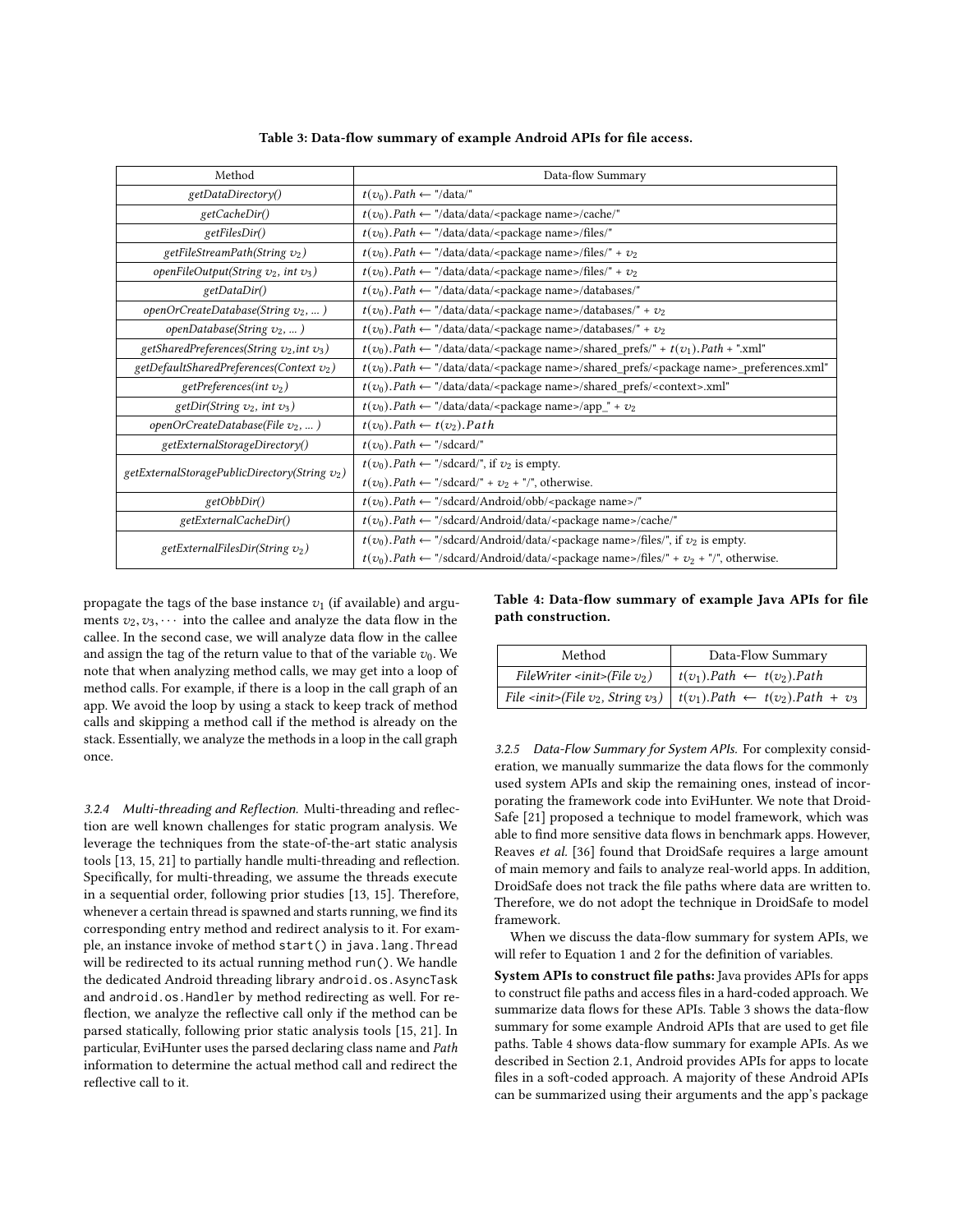| API                                           | Data-Flow Summary                                                  |  |  |
|-----------------------------------------------|--------------------------------------------------------------------|--|--|
| toString()                                    | $t(v_0) \leftarrow t(v_1)$                                         |  |  |
| valueOf(double $v_2$ )                        | $t(v_0) \leftarrow t(v_2)$                                         |  |  |
| read(byte[] $v_2$ )                           | $t(v_1) \leftarrow t(v_2)$                                         |  |  |
| $\langle$ init $\langle$ String $v_2 \rangle$ | $t(v_0)$ . Path $\leftarrow v_2$                                   |  |  |
|                                               | $t(v_0)$ . EvSet $\leftarrow t(v_2)$ . EvSet                       |  |  |
| concat(String $v_2$ )                         | $t(v_0)$ . Path $\leftarrow t(v_1)$ . Path + $v_2$                 |  |  |
|                                               | $t(v_0)$ . EvSet $\leftarrow t(v_2)$ . EvSet $\cup t(v_1)$ . EvSet |  |  |
| $add(Object v_2)$                             | $t(v_1)$ . EvSet $\leftarrow t(v_1)$ . EvSet $\cup t(v_2)$ . EvSet |  |  |

<span id="page-6-0"></span>Table 5: Data-flow summary of example APIs for string operation and commonly used data structures.

name. For instance, the API getExternalFilesDir(String) returns a file object whose file path is /sdcard/Android/data/<package name>/files/ if the input parameter is an empty string, otherwise the file path is /sdcard/Android/data/<package name>/files/v<sub>2</sub>/, where  $v_2$  is the input parameter.

However, there are two cases that require extra information to summarize the file paths for Android APIs. The first one is get-Preferences(int) that returns a SharedPreferences file whose file path depends on the Context class. Context refers to the runtime environment, for example, a launching Activity named "MainActivity". If "MainActivity" creates a SharedPreferences file by get-Preferences(int), the file name is "MainActivity.xml". To handle this case, we trace back the method calls until finding the Context and we use the class name of the Context to resolve the corresponding SharedPreferences file path.

The second case is the SQLite database creation and access through SQLiteOpenHelper. An app can access a SQLite database via creating a class inheriting this helper class and handling the inherited callback methods. When the inherited class is initialized, a SQLite database is created through the helper class initialization method SQLiteOpenHelper<init>(Context, String, ... ), where the  $2^{nd}$  argument is the database name and the database is located in the directory /data/data/<package name >/databases/. When getWritableDatabase() is called to retrieve database object, we search the declaring class name and assign the database file path to the corresponding variable's tag.

We note that these Android APIs have changed over Android versions. Therefore, in practice, our tool requires summarizing data flows for these Android APIs for different versions.

System APIs for string operations and commonly used data structures: W summarize the data flows of APIs for string operations. Example APIs include toString(), valueOf(), <init>(String) (for string initialization), and concat(String). Moreover, we summarize the data flows for collection class, string buffers, and similar commonly used data structures such as HashSet and ArrayList. Table [5](#page-6-0) shows our data-flow summary for some example APIs.

System native methods: We obtain a list of system native methods from DroidSafe [\[21\]](#page-12-11). For each system native method call, we make an over-approximation of evidence types for each input/output variable involved in the method call. Specifically, we take the union of the evidence set EvSet of the input variables, and we assign

```
\frac{1 \text{ void } \text{foo } () }{2 \text{ WebView}}2 WebView wr =<br>3 (WebView
                      ( WebView ) find View ById (R. id. webView );
 4 String test Url = "http://www.foo.com";<br>5 wv.load Url (test Url);
5 wv.loadUrl(testUrl);<br>
6 sink(testUrl);<br>
7 wv.setWebViewClient(<br>
8 @Override<br>
9 public void on Pa<br>
10 (WebView view, S<br>
11 sink(url);
              sink (testUr1):
              wv.setWebViewClient (new WebViewClient (){
                       8 @Override
                       public void on Page Finished
                       ( WebView view, String url)\{sink (url);\begin{array}{c} 12 \\ 13 \end{array}\{\} \} :
14 }
```
Listing 2: Method arguments as sources for URL.

the union to each input variable and output variable. We update input variables because they may be modified within the native method.

<span id="page-6-2"></span>3.2.6 Sources and Sinks. In EviHunter, a sink is a system API that writes data to file system, while a source is where evidentiary data are created or file path is created. We first combined the publicly available sources and sinks in existing tools including Flow-Droid [\[12\]](#page-11-5), SuSi [\[35\]](#page-12-19), and DroidSafe [\[21\]](#page-12-11). These sources and sinks were also used by more recent tools, e.g., HornDroid [\[15\]](#page-12-14).

We use the sink methods combined from existing tools. However, we found that the combined source methods for evidentiary data are not complete. In particular, existing tools missed the methods whose arguments indicate sources. Moreover, they did not consider sources for file paths. Therefore, we extend the source methods for evidentiary data and uncover the sources for file paths. We make the sources and sinks used by EviHunter publicly available [\[5\]](#page-11-8).

Sources for evidentiary data (EvSet): In this work, we focus on the types of evidentiary data including location, text input, time, and visited URL as they were shown to be useful in real-world crime investigations [\[14,](#page-12-3) [27,](#page-12-17) [32,](#page-12-18) [42\]](#page-12-2). However, our EviHunter can be extended to other types of evidentiary data if needed. Specifically, we can add the sources for those types of evidentiary data in EviHunter and extend the EvSet in tags. Next, we discuss the sources for each of the four types of evidentiary data.

1) Location: Location includes GPS location and course-grained location determined by WiFi and/or cellular data. We treat an Android API that returns location data as a source. We obtained 39 source methods for location from existing tools [\[12,](#page-11-5) [21,](#page-12-11) [35\]](#page-12-19). Moreover, we found that GPS location can also be created in the argument of a method. Specifically, the argument of the method onLocation-Changed(android.location.Location) stores a GPS location. Therefore, when we analyze a statement that involves onLocationChanged, we will add the data type *location* to the argument's tag.

2) Text input: Text input is the string data typed in by users. For example, an instant message in a social networking app is a text input; a search query is a text input. We obtained 2 source methods for text input from existing tools [\[12,](#page-11-5) [21,](#page-12-11) [35\]](#page-12-19).

3) Time: We obtained 16 source methods for time from existing tools [\[12,](#page-11-5) [21,](#page-12-11) [35\]](#page-12-19). Moreover, we found one more source method for time, i.e., *currentTimeMillis()*, which returns the system timestamp.

4) Visited URL: A user could visit URLs via a browser or a non-browser app using WebView. We obtained 3 source methods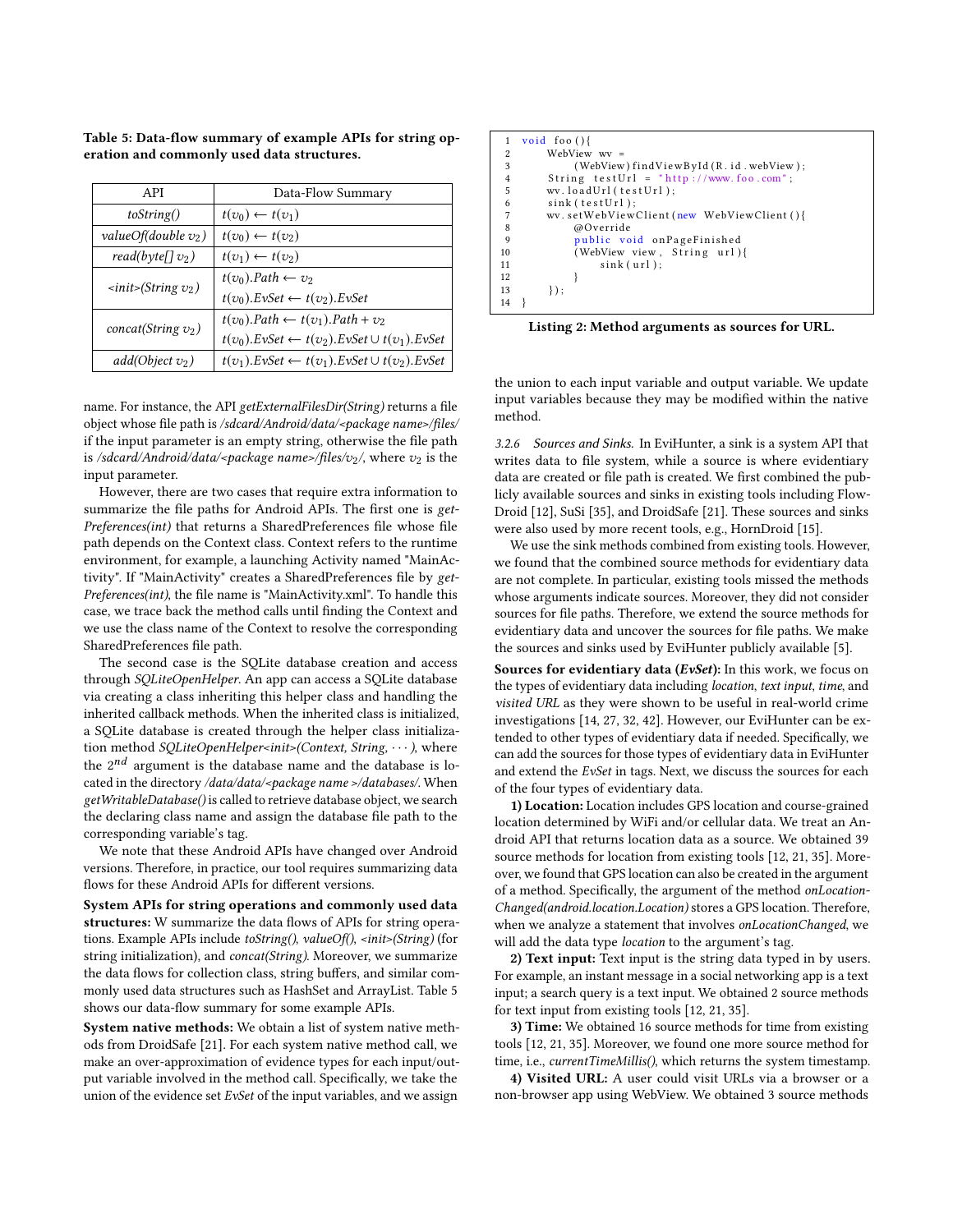<span id="page-7-0"></span>Table 6: The AED that EviHunter constructed for the 4 benchmark apps in DroidBench. <internal storage> refers to "/data/ data/<package name>".

| <b>App Package Name</b>                    | <b>Evidence File Path</b>                                  | <b>Evidence Type</b> |
|--------------------------------------------|------------------------------------------------------------|----------------------|
| de.ecspride                                | <internal storage="">/files/out.txt</internal>             | Device ID            |
| edu.mit.event_context_shared_pref_listener | <internal storage="">/shared prefs/settings.xml</internal> | Device ID            |
| edu.mit.icc event ordering                 | <internal storage="">/shared prefs/prefs.xml</internal>    | Device ID            |
| org.cert.writeFile                         | <internal storage="">/files/sinkFile.txt</internal>        | Location             |

<span id="page-7-1"></span>Table 7: The AED that EviHunter constructed for the three benchmark apps we designed. <internal storage> refers to "/data/data/<package name>", while <external storage> represents "/sdcard/Android/data/<package name>".

| <b>App Package Name</b> | <b>Evidence File Path</b>                                                           | Evidence Type    |
|-------------------------|-------------------------------------------------------------------------------------|------------------|
| com.evihunter.GPS       | <internal storage="">/shared prefs/com.evihunter.GPS preferences.xml</internal>     |                  |
| com.evihunter.GPS       | <internal storage="">/databases/mfGps.db</internal>                                 | Location, Time   |
| com.evihunter.GPS       | <internal storage="">/files/<timestamp>.txt</timestamp></internal>                  | Location         |
|                         | com.evihunter.Browser <internal storage="">/app_goo2/goo3</internal>                | Visited URL      |
|                         | com.evihunter.Browser  <internal storage="">/files/foo_<uuid>.bin</uuid></internal> | Time             |
|                         | com.evihunter.Browser   <external storage="">/files/foo3</external>                 | Visited URL      |
|                         | com.evihunter.Browser/sdcard/browser <intent>.txt</intent>                          | Time             |
| com.evihunter.IM        | <internal storage="">/databases/mfChat.db</internal>                                | Text Input, Time |

that return URLs from existing tools [\[12,](#page-11-5) [21,](#page-12-11) [35\]](#page-12-19), and we found one more source method whose return value is URL. Moreover, we found that the arguments of certain Android APIs and callback methods correspond to visited URLs. Listing [2](#page-6-1) shows an example. testUrl is initialized as a string constant, passed to the Android API loadUrl(testUrl) as an input argument, and finally written to the file system. We can identify that the testUrl is a visited URL because it is used as an argument of the Android API loadUrl(String). Therefore, once a variable is used as an argument of loadUrl(String), we add the data type visited URL to the EvSet of the variable's tag.

Arguments of certain callback methods also indicate URLs. For instance, the second argument of the callback method onPageFinished(...) (e.g., line 9 in Listing [2\)](#page-6-1) corresponds to a URL. In total, we find 6 callback methods whose arguments correspond to URLs. Once a variable is passed as the corresponding argument of these methods, we extend the variable's tag to include visited URL.

Sources for file paths (Path): An app could use a static file path or a dynamic file path. When a constant string is assigned to a variable, we initialize the variable's Path as the constant. In order to understand dynamic file paths, we sampled 100 dynamic file paths in our preliminary analysis results and did a manual measurement study about them. Via manually analyzing the code, we found the top-3 ways that apps use to generate dynamic file paths include intent, timestamp, and universally unique identifier (UUID), which represent 33%, 20%, and 12% of the dynamic file paths, respectively. Intent refers to the case where a part of the file path is constructed from an intent that is used for inter-component communications. When a variable is assigned as the return value of a method that corresponds to intent, we assign the variable's Path as <intent>. We found 38 such methods. UUID is a 128-bit random string generated

by the API randomUUID() in the class java.util.UUID. When a variable is assigned as the return value of the API randomUUID(), we initialize the variable's Path as <UUID>. Timestamp refers to the case where a part of the file path is constructed using the system time. When a variable is assigned as the return value of a system method that returns system time, we initialize the variable's Path as <timestamp>. We use the source methods for time that we discussed in the above as sources for <timestamp>.

## 4 EVALUATION

We aim to evaluate the AED generated by EviHunter. First, we evaluate EviHunter using benchmark apps from DroidBench and benchmark apps that we design. Second, we evaluate EviHunter on a large number of real-world apps. Third, we show a case study on how a forensic investigator can use EviHunter to find evidentiary data on an Android smartphone.

Our implementation leverages Soot [\[43\]](#page-12-20) to transform an app to Jimple code, IC3 [\[16\]](#page-12-15) to build inter-component communications models, and FlowDroid [\[12\]](#page-11-5) to build call graphs and entry points. We perform our experiments on an Intel® Xeon® CPU E5-1603 v3 @ 2.8GHz running Ubuntu 14.04 with 64GB of heap memory for the JVM.

## 4.1 Results on Benchmark Apps

Previous studies on mobile security and privacy have designed and published some benchmark apps, e.g., DroidBench [\[1\]](#page-11-6) provides a collection of benchmark apps. Among the 120 benchmark apps in DroidBench, we found only 4 apps have sinks to a file system and they all use the soft-coded approach to construct file paths. One possible reason is that these benchmark apps were designed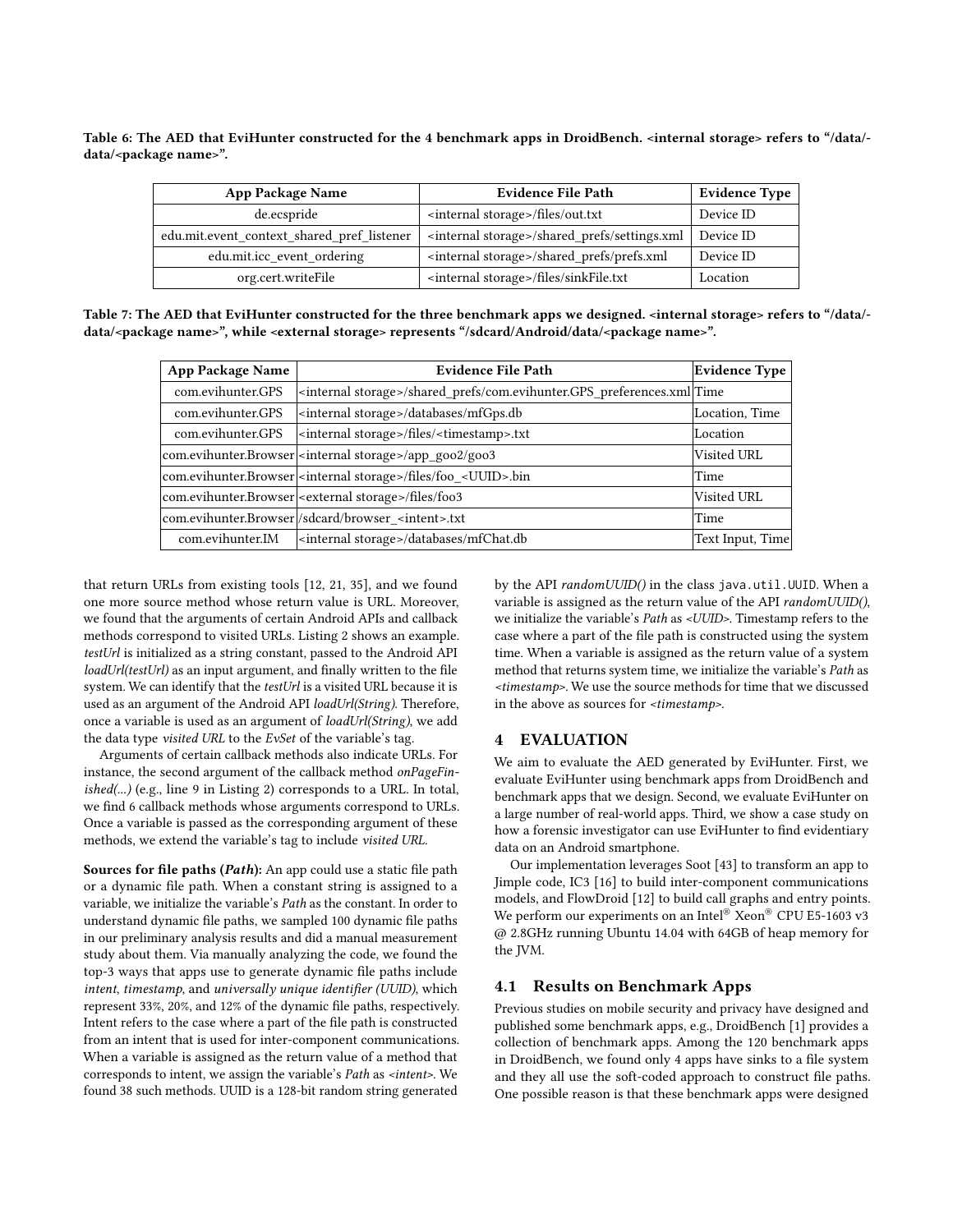<span id="page-8-1"></span>Table 8: Analysis results for each type of evidentiary data on the 8,690 real-world apps. The column "Static" indicates the number of static file paths; the column "Dynamic" indicates the number of dynamic file paths; and the column "App" indicates the number of apps. "Others" indicates a file that does not include the four specified types of evidentiary data.

|                      | <b>SOLite Database</b> |          |     | <b>SharedPreferences</b> |          |      | <b>Ordinary File</b> |               |      |
|----------------------|------------------------|----------|-----|--------------------------|----------|------|----------------------|---------------|------|
| <b>Evidence Type</b> | <b>Static</b>          | Dynamic  | App | <b>Static</b>            | Dynamic  | App  | <b>Static</b>        | Dynamic       | App  |
| Location             | 145                    | 0        | 145 | 195                      | 0        | 72   | 151                  | $\theta$      | 151  |
| Time                 | 343                    | $\theta$ | 316 | 1128                     |          | 924  | 431                  | 4             | 411  |
| <b>Visited URL</b>   | 20                     | $\theta$ | 19  | 25                       | $\theta$ | 25   | 19                   | $\theta$      | 18   |
| <b>Text Input</b>    | 166                    | $\theta$ | 155 | 410                      |          | 388  | 184                  | $\mathcal{L}$ | 148  |
| <b>Others</b>        | 903                    | 3        | 721 | 5941                     | 3        | 3135 | 6901                 | 576           | 3448 |

<span id="page-8-0"></span>Table 9: Summary of the analysis results for the 8,690 realworld apps.

| <b>File Type</b>         | Evidence File Path      |                          |  |  |
|--------------------------|-------------------------|--------------------------|--|--|
|                          | <b>Static File Path</b> | <b>Dynamic File Path</b> |  |  |
| <b>SOLite Database</b>   | 674                     |                          |  |  |
| <b>SharedPreferences</b> | 1758                    |                          |  |  |
| <b>Ordinary File</b>     | 785                     |                          |  |  |
| Total                    | 3217                    |                          |  |  |

for privacy studies and storing sensitive data only at the local file system without sending them to the Internet may not be considered as a privacy leakage. Among the 4 apps, 3 of them consider device ID as sensitive data and the remaining one considers GPS location as the sensitive data. To analyze these benchmark apps, we extend EviHunter to incorporate device ID as evidentiary data. Specifically, we add the system APIs that return device ID to the sources. Table [6](#page-7-0) shows the AED that EviHunter constructed for the 4 benchmark apps. EviHunter finds all the file paths accurately in the 4 apps. We note that in the app org.cert.WriteFile, the GPS location data is passed between components. EviHunter accurately identifies the location data. This is because EviHunter leverages the inter-component communications support in FlowDroid to track evidentiary data across components.

However, the 4 benchmark apps have limitations at evaluating EviHunter. Specifically, they all use the soft-coded approach to construct file paths; they only consider SharedPreferences and ordinary files; and they only consider device ID and GPS location as data sources. To address these limitations and better evaluate EviHunter, we design three benchmark apps by ourselves. Specifically, our benchmark apps are GPS, Browser, and Instant Messenger, whose package names are com.evihunter.GPS, com.evihunter.Browser, and com.evihunter.IM, respectively. As their names suggest, these apps are designed to mainly evaluate evidentiary data location, visited URL, and text input, respectively. The data type time is covered by more than one benchmark app. When we design the benchmark apps, we consider static file paths, dynamic file paths, soft-coded approach and hard-coded approach for file path construction, as we as SQLite database files, SharedPreferences files, and ordinary files. In particular, dynamic file paths include the three popular patterns <timestamp>, <UUID>, and <intent> that we discussed in Section [3.2.6.](#page-6-2)

We use EviHunter to analyze the three benchmark apps. Table [7](#page-7-1) shows the AED EviHunter constructed for the three apps. Evi-Hunter accurately finds all the file paths that could store evidentiary data for the three benchmark apps.

## 4.2 Results on Real-World Apps

We obtained 8,690 real-world Google Play apps collected by Play-Drone [\[44\]](#page-12-22). We use EviHunter to build an AED for these apps. Some apps take a long time to be fully analyzed. Since we aim to analyze a large number of apps, we set a 3-minute timeout for each real-world app analysis. Specifically, if our tool does not finish analyzing an app within 3 minutes, we force the analysis to abort and report the analysis results. Note that the 3 minutes timeout does not count the time used for preprocessing an app via Soot, IC3, and FlowDroid. Our analysis stops early for 583 apps (6.7% of total apps) due to the 3-minute timeout.

Table [9](#page-8-0) summarizes our analysis results, and Table [8](#page-8-1) further shows the analysis results for each type of evidentiary data. A reported file could include at least one type of evidentiary data including location, visited URL, time, and/or text input. A file path is treated as dynamic file path if the file path includes one of the three patterns <timestamp>, <UUID>, and <intent>. All other paths are treated as static file paths. Our manual measurement study (discussed in Section [3.2.6\)](#page-6-2) showed that around 65% of dynamic file paths use the patterns <timestamp>, <UUID>, and/or <intent>. In other words, around 35% of dynamic file paths are treated as static file paths. Therefore, a small number of the static file paths shown in the table are actually dynamic file paths.

First, static file paths are much more frequently used than dynamic file paths by app developers. Specifically, since around 65% of dynamic file paths use the patterns <timestamp>, <UUID>, and/or <intent>, the total number of dynamic file paths is around 12. Therefore, around 0.4% of file paths are dynamic file paths. Second, Shared-Preferences are more frequently used in apps than SQLite database and ordinary files (e.g., text and binary files). The reason may be that SharedPreferences are well defined lightweight data structures and provide rich APIs for developers to maintain data easily. Interestingly, in dynamic file paths, ordinary files are more frequently used than SQLite database and SharedPreferences.

App popularity: We randomly sampled some apps and collected their metadata on Google Play. In total, we collected metadata of 1,130 randomly sampled apps. Among these apps, EviHunter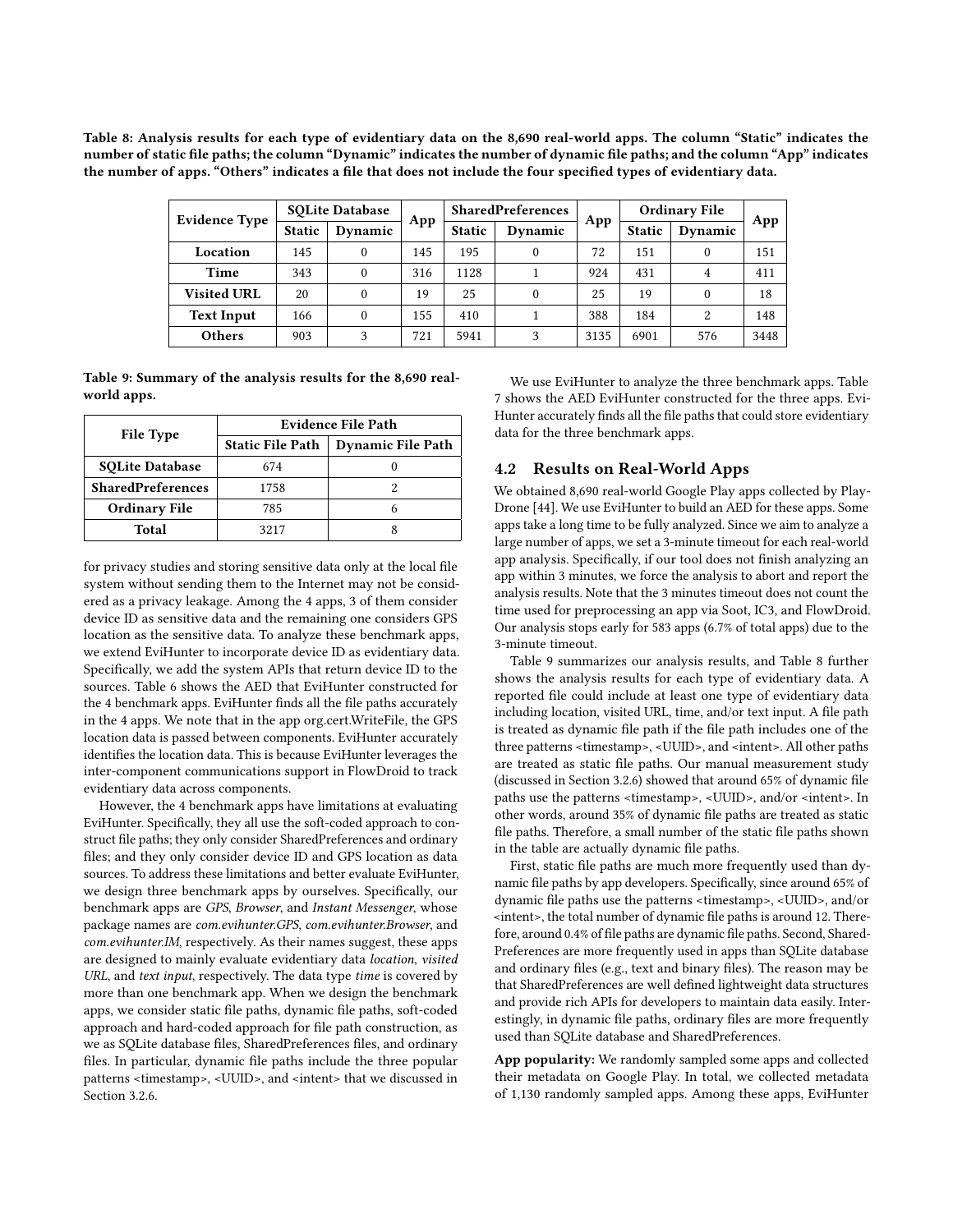<span id="page-9-0"></span>

Figure 3: App popularity.

reports that 661 of them store evidentiary data in the file system. Figure [3](#page-9-0) shows the number of apps that have a given number of downloads. We observe that the apps that store evidentiary data on the file system have diverse popularity, ranging from hundreds of downloads to millions of downloads. Moreover, whether an app stores evidentiary data on the file system does not depend on its popularity. Specifically, around half of the apps in each category of popularity (e.g.,  $<$  500, 5K-10K, or >1M) store evidentiary data on the file system.

Manual verification: Without ground truth, it is challenging to evaluate our results for the real-world apps. We perform a bestefforts manual verification. Specifically, we randomly sampled 30 apps that EviHunter reports to have at least one file containing evidentiary data. We installed each app on a smartphone, clicked as many buttons of the app as possible, and typed in text inputs when we can. Then, we manually analyzed each file generated by the apps. In total, these apps generated 559 files. EviHunter reported that 72 of them could contain evidentiary data.

For a given type of evidentiary data (e.g., GPS), a file is a false positive if EviHunter reports that the file includes the evidentiary data but the file actually does not; and a file is a false negative if EviHunter reports that the file does not include the evidentiary data but the file actually does. We note that a file could be both false positive and false negative with respect to different types of evidentiary data. For instance, suppose a file includes GPS data and EviHunter reports that the file includes visited URL. Therefore, this file is a false positive with respect to visited URL and a false negative with respect to GPS. We compute the precision and recall for each type of evidentiary data. We find that EviHunter achieves a precision of 90% and a recall of 89% averaged over the four types of evidentiary data considered in the paper. Additionally, we randomly sampled 30 apps that EviHunter did not report any file containing the four specified types of evidentiary data, and we manually verified the analysis results for them. Our verification did not find any false negatives.

Privacy implications: We find that 5 apps save GPS locations on external storage; 8 apps save visited URLs on external storage; and 27 apps save text inputs on external storage. This result has serious privacy implications. Specifically, any app that has the READ\_EXTERNAL\_STORAGE and INTERNET permissions can read data from the external storage and send them to the Internet. If a user installs an app that saves sensitive data on the external

<span id="page-9-1"></span>

| Table: Idata | New Record<br>Delete |    |                    |                                        |                                       |
|--------------|----------------------|----|--------------------|----------------------------------------|---------------------------------------|
|              |                      | id | latitude           | longitude                              | date                                  |
|              |                      |    | 42.028807561247724 | -93.64879731491678 2017-11-14 14:54:43 |                                       |
|              | 2                    |    | 42.02805419322512  |                                        | -93.6483011123577 2017-11-14 16:06:22 |
|              |                      |    | 42.02797634745975  | -93.65056027773369 2017-11-14 17:46:16 |                                       |

Figure 4: GPS location and time data collected by the app in our case study.

storage, then other apps on the user's smartphone could monitor such data to compromise user privacy and security, even if the apps do not have permissions to access the sensitive data. For instance, an app can track user locations via monitoring GPS locations on the external storage; and an app can perform web tracking to profile a user via the visited URLs on the external storage.

Via manual analysis, we found that one app, whose functionality is to backup contacts, saves a user's plaintext email address, phone number, and password to three separate files on the external storage.

#### 4.3 A Case Study

We use a case study to demonstrate how a forensic investigator can use EviHunter to identify evidentiary data on an Android smartphone. Among the real-world apps that we analyzed, we found 133 apps could write GPS location and time data to a SQLite database with a static file path <internal storage>/databases/databases/ldata.db. After manual analysis about these apps, we found that this database file is generated and accessed by a third-party advertisement library called airpush. The package name for this library is com.yrkfgo.assxqx4. The advertisement library registers a location listener. Once a device's GPS location changes, the library will receive the GPS location, and then the library writes the GPS location as well as system time into the file <internal storage>/databases/databases/ldata.db. The advertisement library uses GPS location to provide locationbased advertisements. We speculate the reason that the library saves GPS locations in a local file system is to approximate a device's location when real-time GPS locations are unavailable.

We simulate a suspect's device using an Android smartphone and perform forensic investigation on the smartphone's file system. Specifically, we installed an app, whose package name is com.vijay.tamilrecipes, on the smartphone. The app uses the airpush library. One author of the paper walked around a building with the smartphone for a while, such that the app collected and stored GPS location and time data into the smartphone's file system. Then, we retrieved an image of the smartphone's file system. We matched the file system image against the AED we constructed in the previous section. In particular, we matched the file path /data/data/com.vijay.tamilrecipes/databases/databases/ldata.db and our AED showed that this file path stores location and time data. Figure [4](#page-9-1) shows a part of the database file. The columns of the database include \_id (event id for location changes), latitude, longitude, and date. A forensic investigator could use these GPS location and time data to assist crime investigation. For instance, a forensic investigator could use these data as a digital evidence to determine whether the suspect was at the crime scene or not when the crime happened.

The total number of installations for these 133 apps is more than 10M. If a suspect has installed at least one of these apps on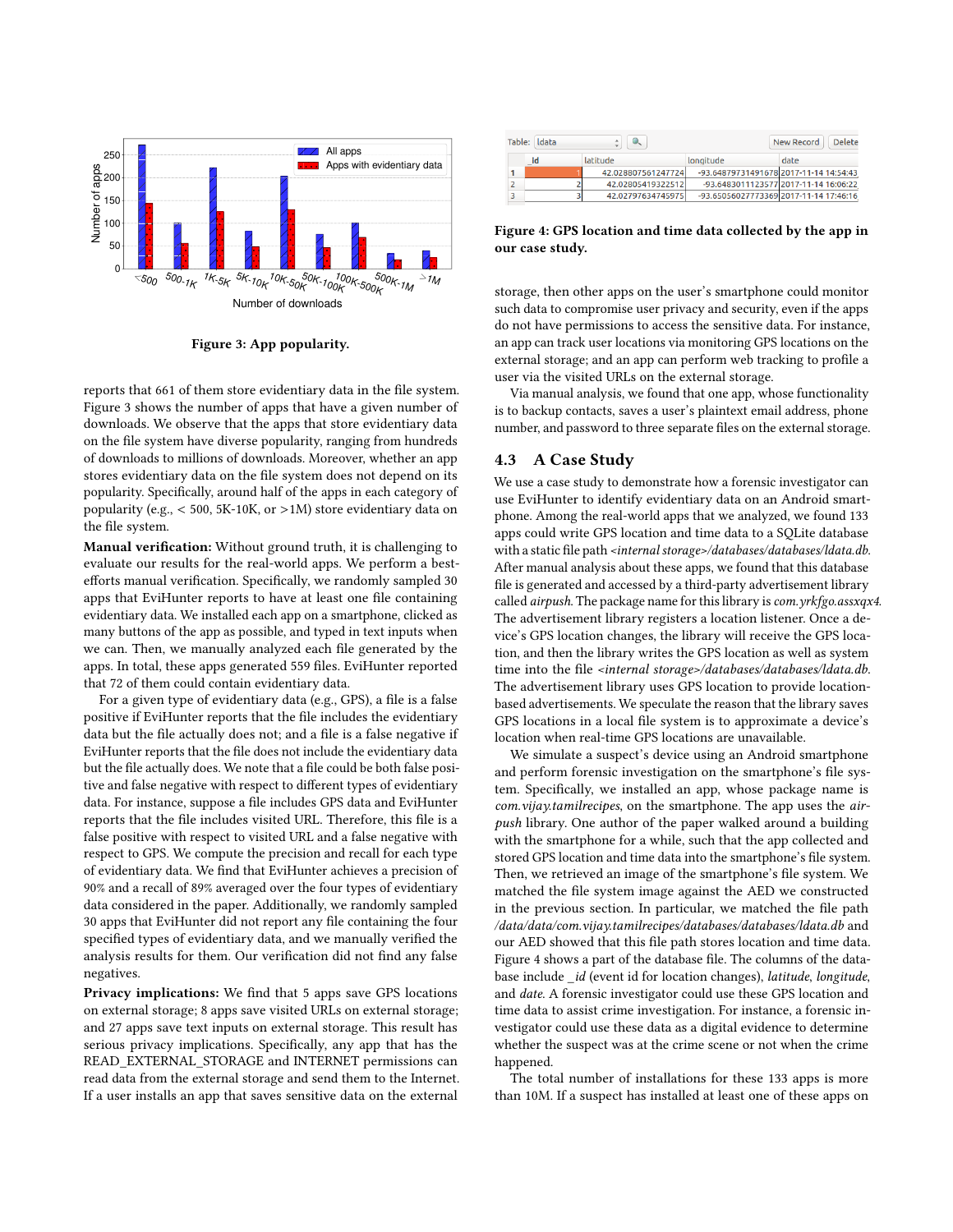its Android smartphone, a forensic investigator could use the GPS location and time data saved by the app(s) as evidence for crime investigations.

## 5 DISCUSSIONS AND LIMITATIONS

EviHunter shares the limitations of many static data-flow analysis tools [\[12,](#page-11-5) [13,](#page-12-12) [19–](#page-12-23)[21,](#page-12-11) [25,](#page-12-24) [30,](#page-12-9) [45,](#page-12-10) [49\]](#page-12-25) for Android. Specifically, Evi-Hunter over-approximates the system native methods and does not consider the developer-defined native methods. EviHunter only considers the reflective method calls that can be statically resolved. In general, EviHunter cannot handle dynamic class loading. For instance, an app could download a DEX file from Internet and execute it during runtime. Without runtime environment information, static program analysis cannot handle the loaded library. One possible way to mitigate this challenge is to download the dynamically loaded classes and statically analyze them together with the app.

EviHunter leverages IC3 and FlowDroid to support inter-component communications for the analysis of evidentiary data. However, Evi-Hunter has basic support for inter-component communications with respect to file path propagation. In particular, if a dynamic file path includes intent in inter-component communication, Evi-Hunter uses a regular expression <intent> as a part of the file path. Moreover, EviHunter has basic support for system APIs. In particular, we manually summarize the data flows for system APIs that are related to file path constructions, string operations, and commonly used data structures. It would be an interesting future work to model frameworks. We note that the framework modeling technique proposed by DroidSafe [\[21\]](#page-12-11) is insufficient for our file system forensics problem because of two reasons: 1) the technique is not scalable to real-world apps [\[36\]](#page-12-21), and 2) the technique only captures the flows of sensitive data, but not file paths.

Another limitation revolves around matching file paths on a suspect's device against those in an AED. In particular, some dynamic file paths may not be successfully matched. For instance, suppose a file has a file name that completely consists of an intent. EviHunter will represent the file name as <intent>. However, since we do not produce any fine-grained patterns for the intent, it is hard to match the file on a suspect's device with the right dynamic file path in the AED. As a result, we will incorrectly treat the file as a file that does not include evidentiary data. We believe it is an interesting future work to extend our tool to support more fine-grained analysis for dynamic file paths. For instance, via inter-component communication analysis, we may uncover patterns within an intent. We can include these fine-grained patterns into the regular expression <intent> in a dynamic file path. When matching file paths, we can consider such patterns via regular expressions.

When our tool identifies files on a suspect's device that contain evidentiary data, a forensics investigator still needs to retrieve, decode, or reconstruct the evidentiary data from the files. If a file is a text file, SQLite database, or SharedPreferences, then retrieving data from the file is relatively easy. However, for a binary file or an encrypted file, a forensic investigator needs the format of the binary file or the encryption method to retrieve the evidentiary data. Our current tool does not support the format analysis of binary files. It is an interesting future work to extend EviHunter to track the format of a binary file.

## 6 RELATED WORK

#### 6.1 Digital Forensics for Android

6.1.1 Permanent-Storage Forensics. Permanent-storage forensics for Android is still an underdeveloped research area. Most existing studies and tools on this topic simply leverage either manual analysis or keyword search. As a result, they can only analyze a small number of apps or construct an inaccurate AED. Our work represents the first one to perform automated permanent-storage forensic analysis for Android via program analysis.

Manual analysis: Some studies [\[9–](#page-11-0)[11,](#page-11-1) [46\]](#page-12-6) manually analyzed apps in order to construct an AED. Specifically, they install apps on an Android device or run the apps in a sandbox environment (e.g., Android Emulator [\[4\]](#page-11-9) and YouWave [\[8\]](#page-11-10)). Then, they retrieve an image of the file system from the device or the sandbox environment. Specifically, the file system image can be retrieved from a device using the Android Debug Bridge. The file system image can be either logical or physical, where a physical image could also include the deleted files that are not overwritten yet. By running apps under a sandbox environment, researchers have control over the file system and main memory, so they can also retrieve images of the RAM and NAND flash memories. After obtaining a file system image, they manually examine the files generated by the apps, e.g., analyzing the files under a directory /data/data/<package name>/files/, where <package name> refers to the package name of the app to be analyzed.

Since manual analysis is time-consuming, error-prone, and costly, these studies often only analyzed a very small number of apps. In particular, they often focused on instant messaging apps (e.g., WhatsApp [\[11\]](#page-11-1), WeChat [\[46\]](#page-12-6)) and maps navigation apps [\[31\]](#page-12-26). They found that instant messaging apps often save messages (i.e., a certain type of text input) on the local file system, while maps navigation apps collect GPS location history and post on databases.

Keyword search: Several commercial tools (e.g., Cellebrite UFED [\[2\]](#page-11-2), XRY [\[7\]](#page-11-4), and FTK [\[3\]](#page-11-3)) are available to analyze the files on a device. Specifically, given a device, these tools first retrieve an image of the device's file system. Then, these tools provide Graphical User Interface (GUI) for forensic investigators to search files that could contain evidentiary data. However, the search is only performed by keyword matching or regular expression matching, which clearly has limitations. For instance, if a file contains GPS data but does not have the regular expressions or keywords such as GPS, latitude, or longitude, then the file will be incorrectly labeled as a file that does not contain evidentiary data. Indeed, studies [\[23\]](#page-12-8) showed that tools based on keyword matching can only identify a small fraction of files that could store evidentiary data.

6.1.2 Memory Forensics. Several tools [\[37–](#page-12-4)[40\]](#page-12-5) were recently developed for memory forensics. For instance, DSCRETE [\[40\]](#page-12-5) automatically renders data structure contents in memory images. The intuition is that the app that defines a data structure often includes rendering and interpretation logic for the data structure, and DSCRETE leverages such logic. VCR [\[38\]](#page-12-27) is a memory forensics tool that recovers all photographic evidence an Android device's camera produces. GUITAR [\[37\]](#page-12-4) is a memory forensics tool to automatically reconstruct apps' GUIs from a memory image. However, GUITAR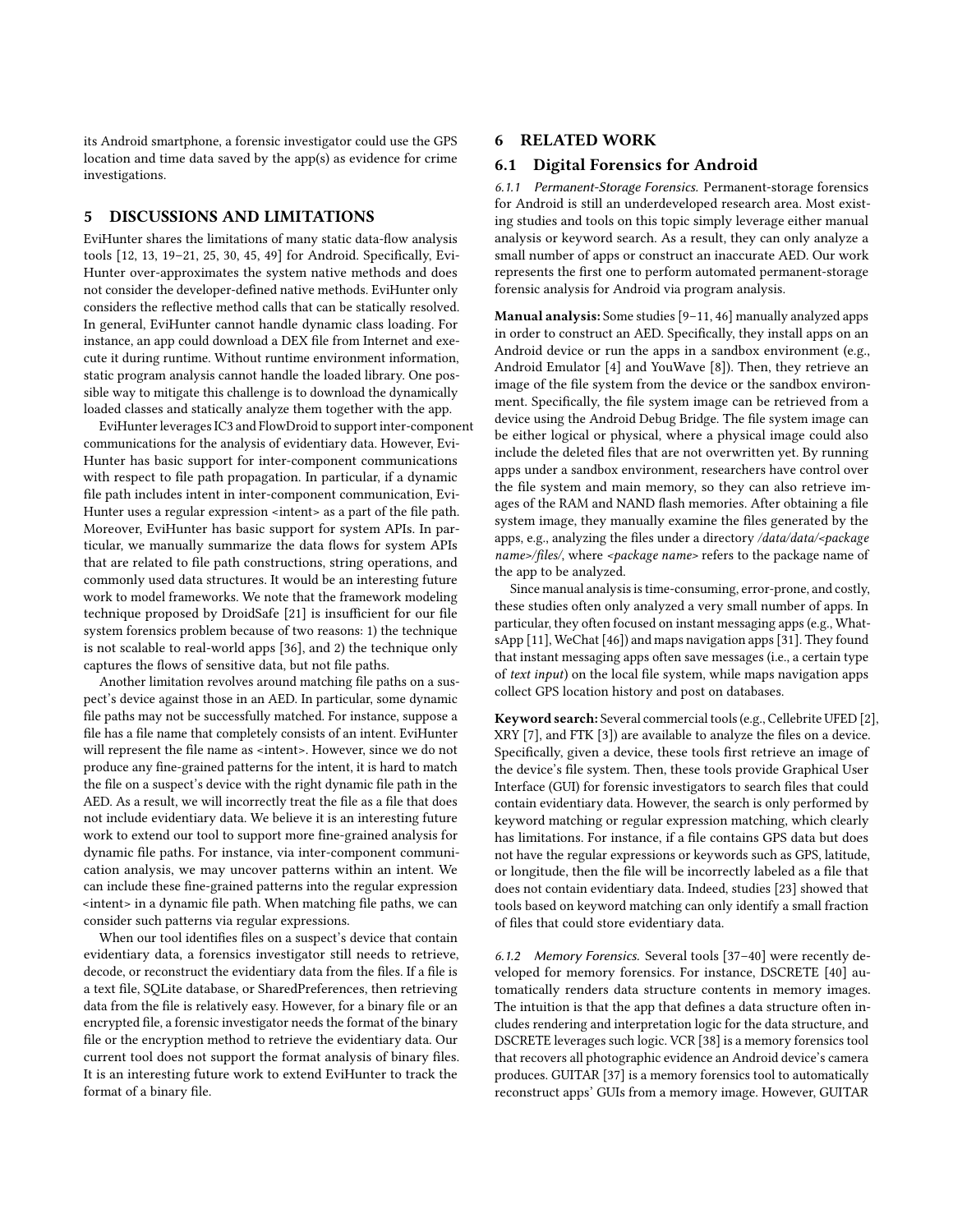cannot reconstruct an app's previous screens. RetroScope [\[39\]](#page-12-28) addressed this limitation by leveraging two observations: (1) app data on previous screens stay longer than the corresponding GUI data structures in memory, and (2) each app can redraw its screens when receiving commands from the Android framework. These tools are different from ours as our tool is designed for permanent-storage forensics instead of memory forensics.

6.1.3 Active Forensics. Several studies [\[24,](#page-12-29) [26,](#page-12-30) [34,](#page-12-31) [47\]](#page-12-32) proposed active forensics. Specifically, they proposed to design monitoring apps, which are installed on a device in advance. Then, the app can collect the forensic information when the device uses other apps. For instance, DroidWatch [\[22\]](#page-12-33) monitors the data collected and generated by other apps on the device through ContentObserver and Broadcast Receiver. Lee et al. [\[26\]](#page-12-30) designed a monitoring app that leverages system APIs to observe data including device ID, MAC address, and running processes. WebCapsule [\[34\]](#page-12-31) is a lightweight and portable forensic engine for web browsers. WebCapsule needs to be installed together with a web browser and records all non-deterministic inputs to the web rendering engine. The goal of WebCapsule is to reconstruct web security attacks, e.g., phishing attacks. A key challenge for active forensics is that it is almost impossible to install the monitoring app on a suspect's device before a crime happened. Our EviHunter is designed for passive forensics, i.e., we analyze a suspect's device after a crime has happened.

## 6.2 Static Data Flow Analysis for Android

Improving the security and privacy of Android has attracted lots of attention in the security community. A large number of tools have been developed to detect sensitive data flows between sources and sinks in Android apps. For instance, dynamic analysis tools include TaintDroid [\[18\]](#page-12-34), TaintART [\[41\]](#page-12-35), and Malton [\[48\]](#page-12-36). Example static analysis tools include SCanDroid [\[19\]](#page-12-23), Scandal [\[25\]](#page-12-24), AndroidLeaks [\[20\]](#page-12-37), LeakMiner [\[49\]](#page-12-25), CHEX [\[30\]](#page-12-9), FlowDroid [\[12\]](#page-11-5), Aman-Droid [\[45\]](#page-12-10), DroidSafe [\[21\]](#page-12-11), R-Droid [\[13\]](#page-12-12), IccTA [\[28\]](#page-12-13), and Horn-Droid [\[15\]](#page-12-14). Reaves et al. [\[36\]](#page-12-21) performed a systematic comparative study about a large number of tools. Both dynamic analysis and static analysis can be used for permanent-storage forensics. For instance, Xu et al. [\[47\]](#page-12-32) designed a dynamic analysis tool by extending the Android platform's memory heap space to track information flow and report evidentiary data once a sink method is invoked.

EviHunter leverages static analysis. Static analysis of Android apps relies on a comprehensive model to approximate Android's runtime behavior. CHEX [\[30\]](#page-12-9) was the first static analysis tool to consider different types of entry points of an Android app. Flow-Droid [\[12\]](#page-11-5) models an app's life cycle and creates a dummy main method for an app, which was also adopted by AmanDroid [\[45\]](#page-12-10) and R-Droid [\[13\]](#page-12-12). Many tools manually summarized the data flows for some commonly used system APIs while ignoring the rest of them for efficiency consideration. Specifically, with the summarized data flows, a tool does not need to include the framework code, which is more efficient. DroidSafe [\[21\]](#page-12-11) proposed a technique to model the Android framework, which was also used by R-Droid [\[13\]](#page-12-12). However, Reaves et al. [\[36\]](#page-12-21) found that DroidSafe is not scalable to real-world apps and fails to analyze them. Several tools [\[12,](#page-11-5) [21,](#page-12-11) [28,](#page-12-13) [30,](#page-12-9) [45\]](#page-12-10) also considered inter-component communications, which can increase the precision of the analysis.

A key difference between these static analysis tools and Evi-Hunter is that EviHunter considers both the types of sensitive data and file paths where the data are written to. Specifically, the tools that were designed to improve the security and privacy of Android focused on identifying what sensitive data (e.g., locations, contacts, device ID) are leaked to which types of sinks (e.g., network socket, file system, device's screen). Our EviHunter focuses on the file system as a type of sink and further identifies the files where data are written to. This key difference introduces several challenges: 1) we need to design a new tag that contains both evidentiary data and file path, 2) we need to design new propagation rules to update tags, especially for file paths, and 3) we also need to identify new source methods for file paths. EviHunter addresses these challenges.

## 7 CONCLUSION AND FUTURE WORK

In this work, we design EviHunter to automatically identify the files on an Android smartphone that could contain evidentiary data. EviHunter first builds an App Evidence Database for a large number of apps via static data flow analysis. Then, EviHunter matches the files on a smartphone against those in the AED to identify the files containing evidentiary data. EviHunter extends the existing static analysis tools that were designed for security and privacy analysis of Android apps with respect to 1) tags associated with variables, 2) propagation rules to update tags, 3) data-flow summary of commonly used system APIs, and 4) sources and sinks. Our evaluations on both benchmark apps and real-world apps show that EviHunter can precisely and accurately identify the evidentiary data that an app could save to file systems and the files where the data are written to. Future work includes modeling inter-component communications and frameworks for file path construction as well as extending EviHunter for fine-grained privacy analysis.

### ACKNOWLEDGMENTS

We would like to thank the anonymous reviewers for their insightful feedback. This work was funded by the Center for Statistics and Applications in Forensic Evidence (CSAFE) through Cooperative Agreement #70NANB15H176 between NIST and Iowa State University, as well as partially by NSF under grants No. CNS-1527579, CNS-1619201, and CNS-1730275, and Boeing Company.

#### REFERENCES

- <span id="page-11-6"></span>[1] 2017. DroidBench.<https://blogs.uni-paderborn.de/sse/tools/droidbench/>
- <span id="page-11-2"></span>[2] 2018. Cellebrite UFED Ultimate. [https://www.cellebrite.com/en/products/](https://www.cellebrite.com/en/products/ufed-ultimate/) [ufed-ultimate/](https://www.cellebrite.com/en/products/ufed-ultimate/)
- <span id="page-11-3"></span>[3] 2018. Forensic Toolkit (FTK). [https://accessdata.com/products-services/](https://accessdata.com/products-services/forensic-toolkit-ftk) [forensic-toolkit-ftk](https://accessdata.com/products-services/forensic-toolkit-ftk)
- <span id="page-11-9"></span>[4] 2018. Run Apps on the Android Emulator. [https://developer.android.com/studio/](https://developer.android.com/studio/run/emulator.html) [run/emulator.html](https://developer.android.com/studio/run/emulator.html)
- <span id="page-11-8"></span>[5] 2018. Sources and Sinks.<https://github.com/MobileDeviceForensics/EviHunter>
- <span id="page-11-7"></span>[6] 2018. SRSRoot.<http://www.srsroot.com>
- <span id="page-11-10"></span><span id="page-11-4"></span>[7] 2018. XRY - Extract.<https://www.msab.com/products/xry/> [8] 2018. YouWave.<https://developer.android.com/studio/run/emulator.html>
- <span id="page-11-0"></span>[9] Mohammed I Al-Saleh and Yahya A Forihat. 2013. Skype forensics in android
- devices. International Journal of Computer Applications 78, 7 (2013). [10] Tadani Alyahya and Firdous Kausar. 2017. Snapchat Analysis to Discover Digital Forensic Artifacts on Android Smartphone. Procedia Computer Science 109 (2017).
- <span id="page-11-1"></span>[11] Cosimo Anglano. 2014. Forensic analysis of WhatsApp Messenger on Android smartphones. Digital Investigation 11, 3 (2014).
- <span id="page-11-5"></span>[12] Steven Arzt, Siegfried Rasthofer, Christian Fritz, Eric Bodden, Alexandre Bartel, Jacques Klein, Yves Le Traon, Damien Octeau, and Patrick McDaniel. 2014. Flow-Droid: Precise Context, Flow, Field, Object-sensitive and Lifecycle-aware Taint Analysis for Android Apps. In PLDI.